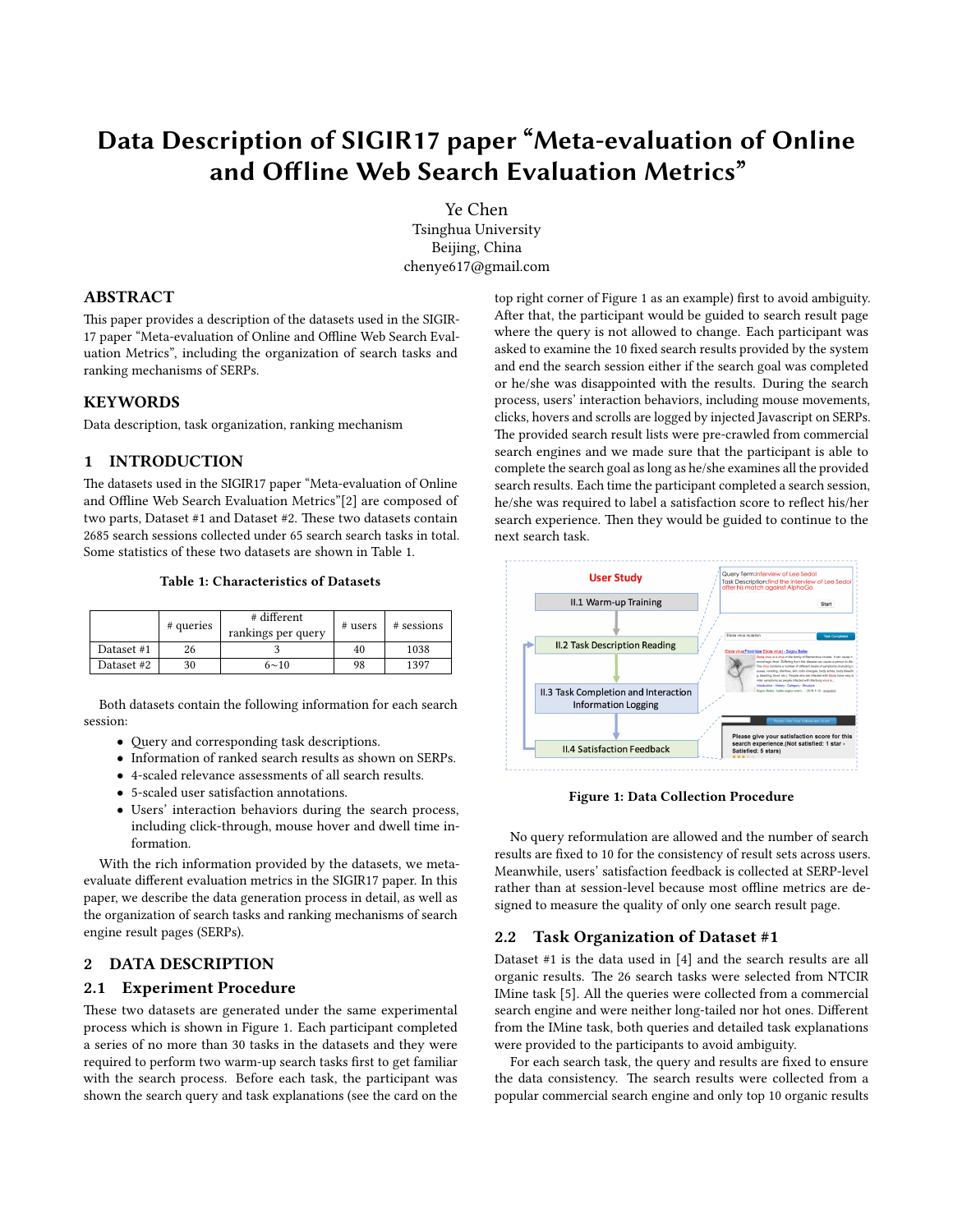| Vertical Presentation Style | Original Query                    | Off-target Query                   |  |
|-----------------------------|-----------------------------------|------------------------------------|--|
| Textual                     | poems describing spring rain      | poems describing rain              |  |
|                             | ancient Greek architectural style | ancient Greek                      |  |
| Encyclopedia                | covering the sky (novel)          | covering the sky (game)            |  |
|                             | the 9 <sup>th</sup> zone (movie)  | the 9 <sup>th</sup> zone (novel)   |  |
| Image                       | nike basketball shoes             | nike football shoes                |  |
|                             | pictures of wine cabinet          | pictures of cupboard               |  |
| Download                    | iTunes download                   | iTools download                    |  |
|                             | Renren desktop app download       | Weibo desktop app download         |  |
| Encyclopedia                | ebola virus mutation              | news of ebola virus                |  |
|                             | Chinese city competitiveness      | Chinese enterprise competitiveness |  |

Table 2: Examples of Search Tasks and Manipulated Off-target Oueries to Retrieve Verticals

are retained. Vertical results and advertisements were not included in this dataset.

Due to the research purpose of study users' variability in satisfaction perception, the SERPs were manipulated in Dataset #1. Three different SERPs are designed for each search task based on the result relevance annotations, namely the "ordered-page", "reversed-page" and "random-page". For each query, the results on three SERPs are the same but in different ranking orders. On the "ordered-page" and "reversed-page", the results were ranked in the order/reverse order of relevance, respectively. On the "random-page", the results were ranked in a random order. In this case, there are 3 different rankings per query.

#### 2.3 Task Organization of Dataset #2

Dataset #2 is mainly the data used in [\[1\]](#page-2-3) and the search results contain a number of vertical results. The 30 queries in Dataset  $#2$ are sampled from the search logs from a major commercial search engine and are neither long-tailed nor popular ones. With these queries, search tasks were organized and on/off-topic verticals as well as the non-vertical results were crawled from the commercial search engine.

Due to the research purpose of studying the effect of vertical results on search satisfaction, the SERPs for each search task vary in three aspects:

- Quality: The vertical results in Dataset #2 contain on-topic ones and off-topic ones. The on-topic verticals are crawled from the commercial search engine with the corresponding query. For the off-topic verticals, we use a subset of the terms from the original query or add a few new items to generate an off-target query. With the off-target query, off-topic verticals can be crawled from the commercial search engine. Because the new query just overlapped a subset of the original one, the vertical results obtained are usually irrelevant to the original query but appear to be quite similar to the on-topic verticals. Table 1 shows some examples of the search tasks and corresponding queries used to crawl on/off-topic verticals in our experiment.
- Position: The vertical results were randomly placed at position 1, 3 and 5 of the search result lists.

• Presentation styles: The 30 search tasks contain 5 types of verticals, namely, textual vertical, image vertical, news vertical, download vertical and encyclopedia vertical results. For each presentation style, we have 6 search tasks.

In this way, there were six (2 quality types  $\times$  3 position ranks) different SERPs for each seach task. Each SERP was composed of one vertical result and nine non-vertical results. The non-vertical results were aslo crawled from the same commercial search engine, and were kept the original orders unchanged.

Part of the tasks in Dataset #2 are the same as that in Dataset #1 described in Section 3. As a result, there are 9 different SERPs (6 heterogeneous pages in Dataset  $#2 + 3$  homogeneous pages in Dataset #1) for these tasks.

Moreover, for some of the tasks in Dataset #2, there is an extra SERP which contains the top 10 results crawled from the commercial search engine without any manipulation. There are 7.4 vertical results on these tasks on average. In this way, some tasks may have seven different SERPs (6 single-vertical SERPs  $+$  1 multivertical SERP) or ten different SERPs (6 single-vertical pages  $+3$ homogeneous pages + 1 multi-vertical page).

## 2.4 Participants

We invited 40/58 participants for the data collection process of Dataset #1/#2, respectively. Each of the participants was required to complete roughly 30 search tasks. During the experiment procedure, we adopted a Graeco-Latin square design and randomized sequence order to ensure that each task condition had the same opportunity to be shown to users.

#### 2.5 Relevance Annotation

Three professional assessors from a commercial search engine company were invited to label the relevance scores for all query-result pairs. The KAPPA coefficient of the their annotation is 0.70, which can be characterized as a substantial agreement according to Cohen [\[3\]](#page-2-4).

#### 3 CONCLUSIONS

The datasets used in the SIGIR17 paper "Meta-evaluation of Online and Offline Web Search Evaluation Metrics" are composed of more than 2400 search sessions collected from 98 users. With the rich information provided by the datasets, the authors could metaevaluate online/offline evaluation metrics and study how they infer